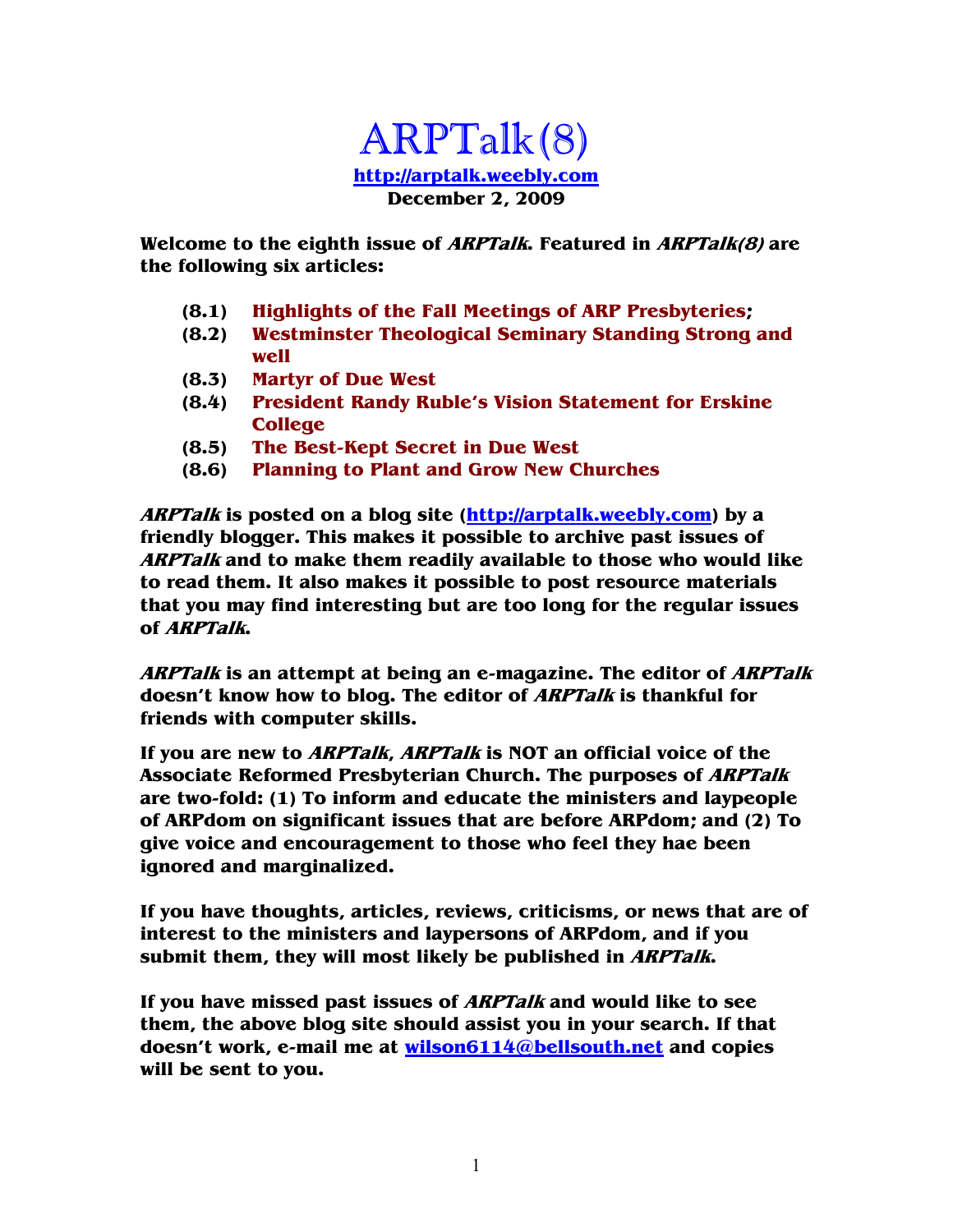**I hope you find ARPTalk(8) interesting and informative. I look forward to hearing from you.** 

**The opinions expressed in the articles of ARPTalk are the opinions of those who write them.** 

Charles W. Wilson **Charles ("Chuck") W. Wilson** 

**(continue to the first article)**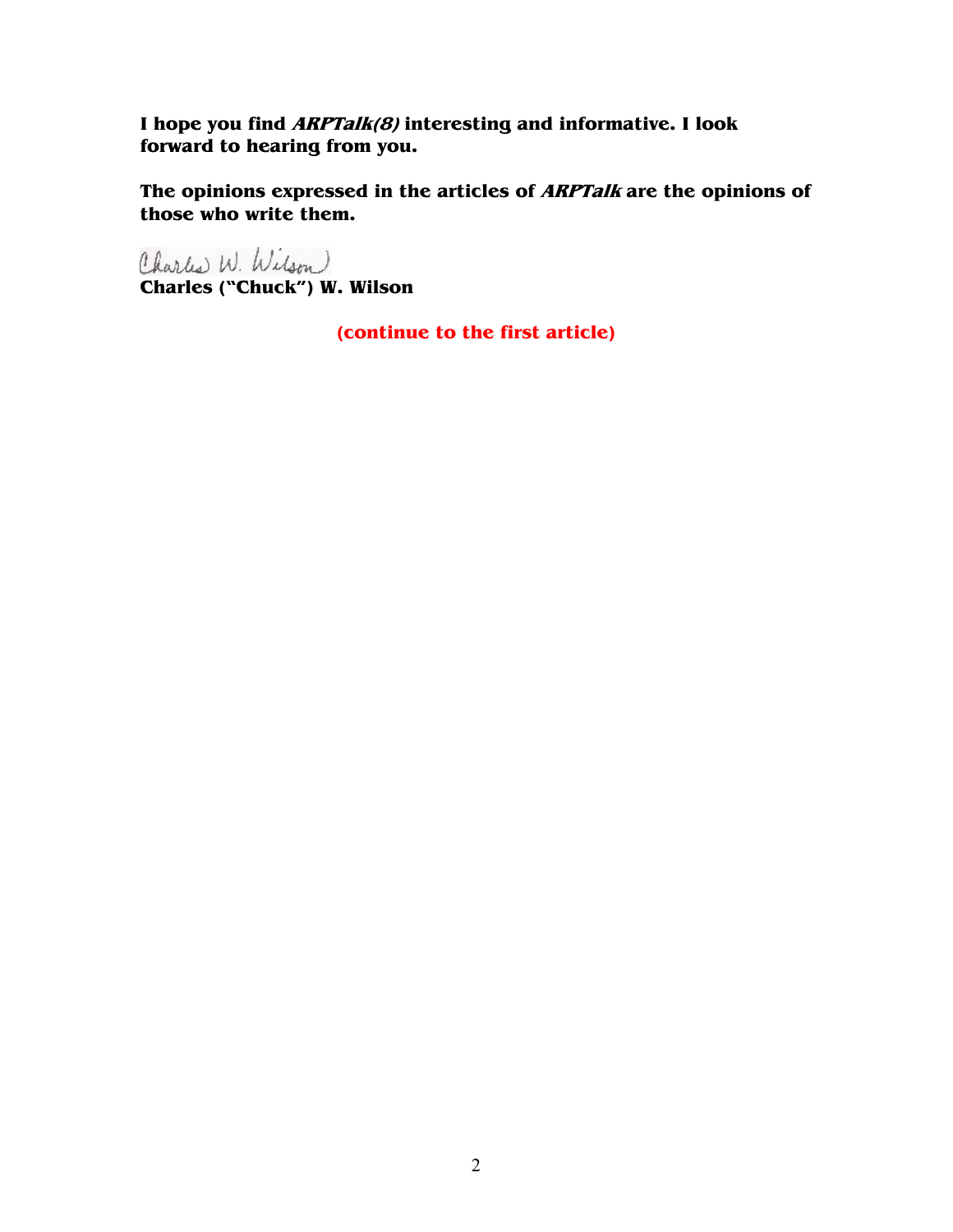

# Highlights of the Fall Meetings of ARP Presbyteries

#### **Canadian Presbytery**

**The meeting of the Canadian Presbytery was a time to celebrate the progress of the Trinity Associate Reformed Presbyterian Mission. The Lord willing, the Rev. Henry Bartsch will soon be the Pastor of the Trinity Associate Reformed Presbyterian Church of Chatham, ON, Canada. PTL!** 

#### **Catawba Presbytery**

**The news out of Catawba Presbytery is encouraging. In the everyday actions of the Presbytery, the delegates were informed that Providence Mission in Mt. Pleasant, SC, under the leadership of the Rev. Richard Brown, is to be organized as a "church" in the early months of 2009. The work of establishing a Louisiana-Texas Presbytery is continuing to progress. The First ARP Church of Rock Hill, the Tirzah ARP Church, and the Ebenezer Presbyterian Church are looking to plant a "daughter" congregation in the Rock Hill area. PTL!** 

#### **First Presbytery**

**Besides the usual items, the Fall Meeting of First Presbytery had three items of particular note:** 

- **1. The Gaston Community Mission was received. This church plant is a "daughter" congregation of the First Associate Reformed Presbyterian Church of Gastonia. This "church plant" was organized with enough members so as to be organized as a "Church" in the very near future. PTL!**
- **2. The Church Extension Committee of First Presbytery was given permission to work with Outreach North America in exploring the possibility of a church plant in Scotland.**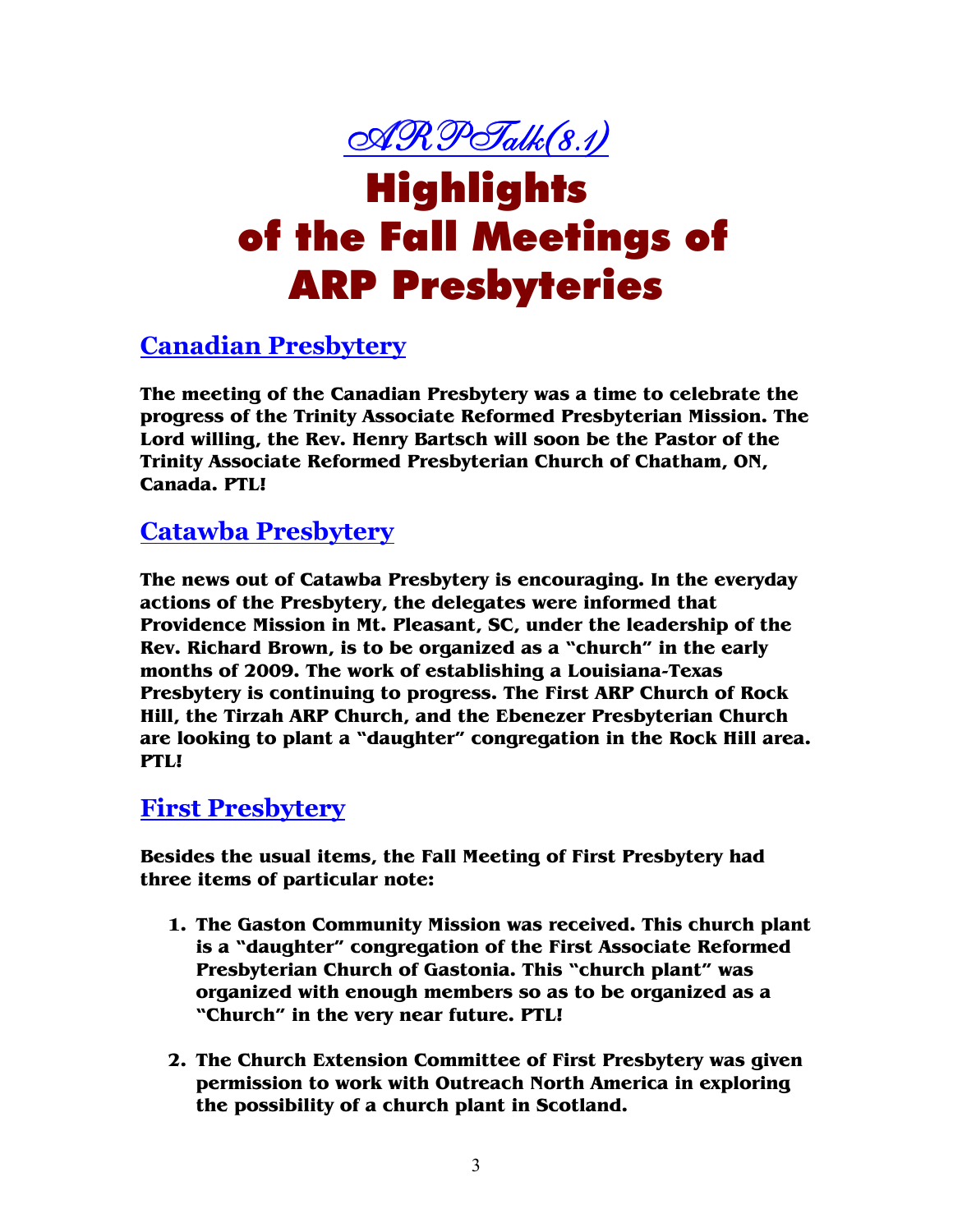**3. A Memorial to General Synod was approved in principle that called for the severing of corresponding relations with the PC(USA). The document was then referred to the Committee on Theological and Social Concerns to refine the language of the document.** 

**Bravo for First Presbytery for taking the lead in this matter. In the Spring meetings of our Presbyteries, one hopes that other Presbyteries will join First Presbytery in this matter regarding the PC(USA).** 

#### **Florida Presbytery**

**According to the Clerk of the Presbytery, Dr. Jim Klukow, the meeting was "pleasantly uneventful."** 

#### **Mississippi Valley Presbytery**

**The business of the Mississippi Valley Presbytery was generic; however, there was a point of celebration: the Rev. Alex Coblentz has been installed as the first ARP minister of the recently received French Camp Presbyterian Church.** 

#### **Northeast Presbytery**

**PTL! The Northeast Presbytery reported signs of growth. The Christian Center Ministries Church, Alexandria, VA was received. The Christ Mission in Grove City, PA, under the leadership of Dr. Iain Duguid, is doing very well. Mr. Duguid reports that the worship services are running between 150 to 180 in attendance.** 

**Interestingly, the Yae Dam Presbyterian Church, Flushing, NY, a primarily Korean-speaking congregation, is the LARGEST congregation in Northeast Presbytery. It may also be the second largest congregation in the ARPC. PTL!** 

#### **Pacific Presbytery**

**ARPTalk was not able to find any information in English regarding the Fall Meeting of the Pacific Presbytery.**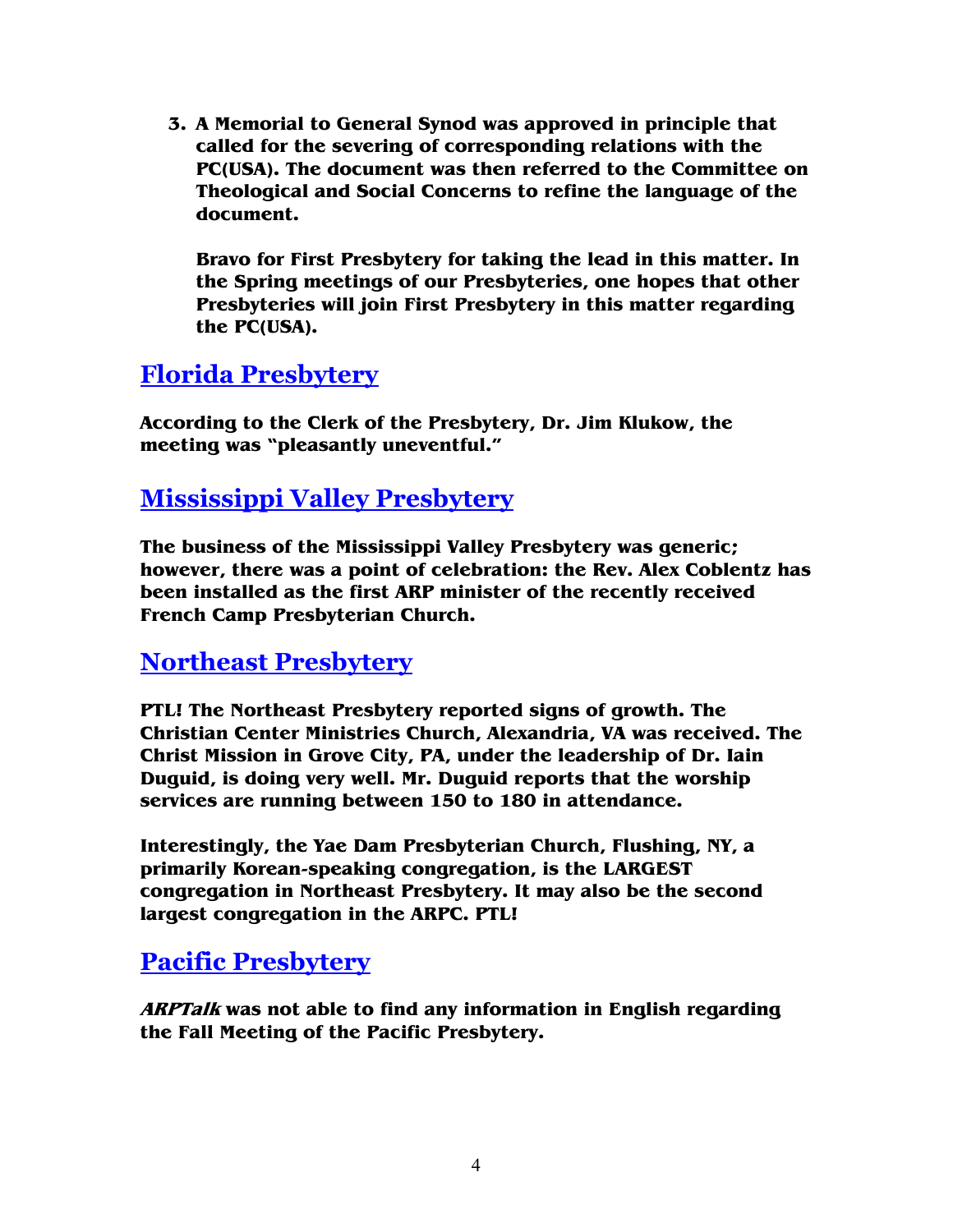#### **Second Presbytery**

**The most entertaining of the Fall Meetings of our Presbyteries was the meeting of Second Presbytery.** 

**A few days before the meeting of Second Presbytery an e-mail letter was sent to the ministers of Second Presbytery by Dr. Rob Roy McGregor informing them of his intentions to oppose the "Honorable Retirement" of Dr. L. Thomas Richie, the Pastor of the Young Memorial Associate Reformed Presbyterian Church, Anderson, South Carolina. Mr. McGregor's reason for sending out his letter was to inform Second Presbytery of the wording of a potentially controversial motion that he was prepared to make so that the members of Second Presbytery would have time to think about his proposed action rather than having the motion suddenly sprung on them at the Fall Meeting of Second Presbytery.** 

**In Mr. McGregor's letter, he pointed out the following issues regarding Mr. Richie:** 

- **That from the pulpit of the Young Memorial Associate Reformed Presbyterian Church Mr. Richie said that "he would not tell anyone that Jesus is 'the only way of salvation,' but that he is 'a way.'"**
- **That from the pulpit of the Young Memorial Associate Reformed Presbyterian Church Mr. Richie said "that the church should 'stop trying to present ourselves as superior' and as 'having a superior way,' and instead of trying to 'figure out ways to convert Jews, and Muslims, and whoever else is out there,' should instead 'struggle to find ways to be one with our Muslim neighbors.'"**
- **That for many years it has been Mr. Richie's custom and the custom of the Session of the Young Memorial Presbyterian Church to practice paedo-communion.**

**Mr. Richie responded to Mr. McGregor's letter with a letter of his own, which he sent to the Clerk of Second Presbytery, Rev. L Calvin Draffin. The Clerk then forwarded that letter to the Minister and His Work Committee.**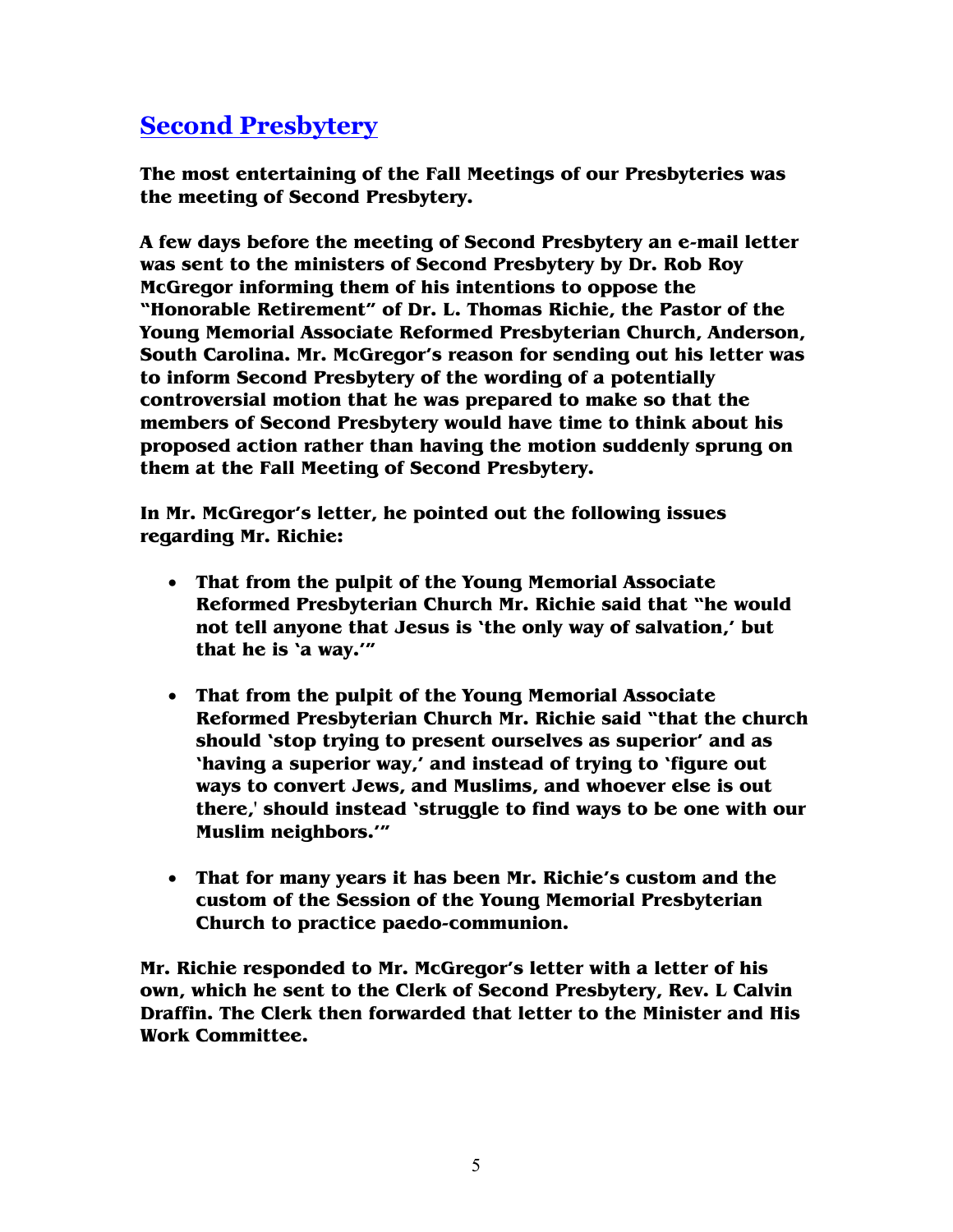**At the writing of this article, the contents of Mr. Richie's have not been made known to Second Presbytery. This will be explained in the following paragraphs.** 

**When the report of the Minister and His Work Committee was presented, the section regarding Mr. Richie's "Honorable Retirement" was pre-empted by a "minority report" of the Minister and His Work Committee. The "minority report," signed, as stated on the floor of Presbytery, by two members of the Minister and His Work Committee, reportedly brought formal "charges" against Mr. Ritchie on the basis of the contents of Mr. Richie's letter.** 

**A motion was passed to establish a Judicial Commission of eight to investigate and adjudicate ALL MATTERS pertaining to this issue and to report back to Second Presbytery with the actions of the Judicial Commission no later than the Spring Meeting of Second Presbytery.** 

**Mr. Richie attended the meeting of Second Presbytery accompanied by an attorney he had retained for the occasion. One wonders why the attorney was needed. In the debates of the day it seemed that Mr. Neely Gaston, the Executive Vice-President of Erskine Theological Seminary, was Mr. Richie's attorney. Mr. Gaston worked untiringly to quash the presentation and discussion of the matters regarding Mr. Richie, to prevent the reading of the "Minority Report" (with charges), and to suppress the reading of Mr. Richie's controversial letter of explanation to Second Presbytery.** 

**One would think that if Mr. Richie's letter was a clarification of the concerns expressed by Mr. McGregor and the two members of the Minister and His Work Committee who brought charges that Mr. Richie would have demanded that his letter be read before Second Presbytery.** 

**The verbal engagements between Mr. Gaston, the Moderator of Second Presbytery, Mr. Philip Malphrus, and the Parliamentarian of Second Presbytery, Dr. Bill Evans, would have been comic relief to a tedious afternoon if the issue had not been of such a serious nature.** 

**Does it seem a bit odd to the reader that the Chief Administrator of a supposedly orthodox seminary, but a seminary whose orthodoxy is presently under fire, would choose, at this particular time, to be the chief advocate of a minister whose orthodoxy is being scrutinized?** 

**The other actions of the day were, thankfully, uneventful.**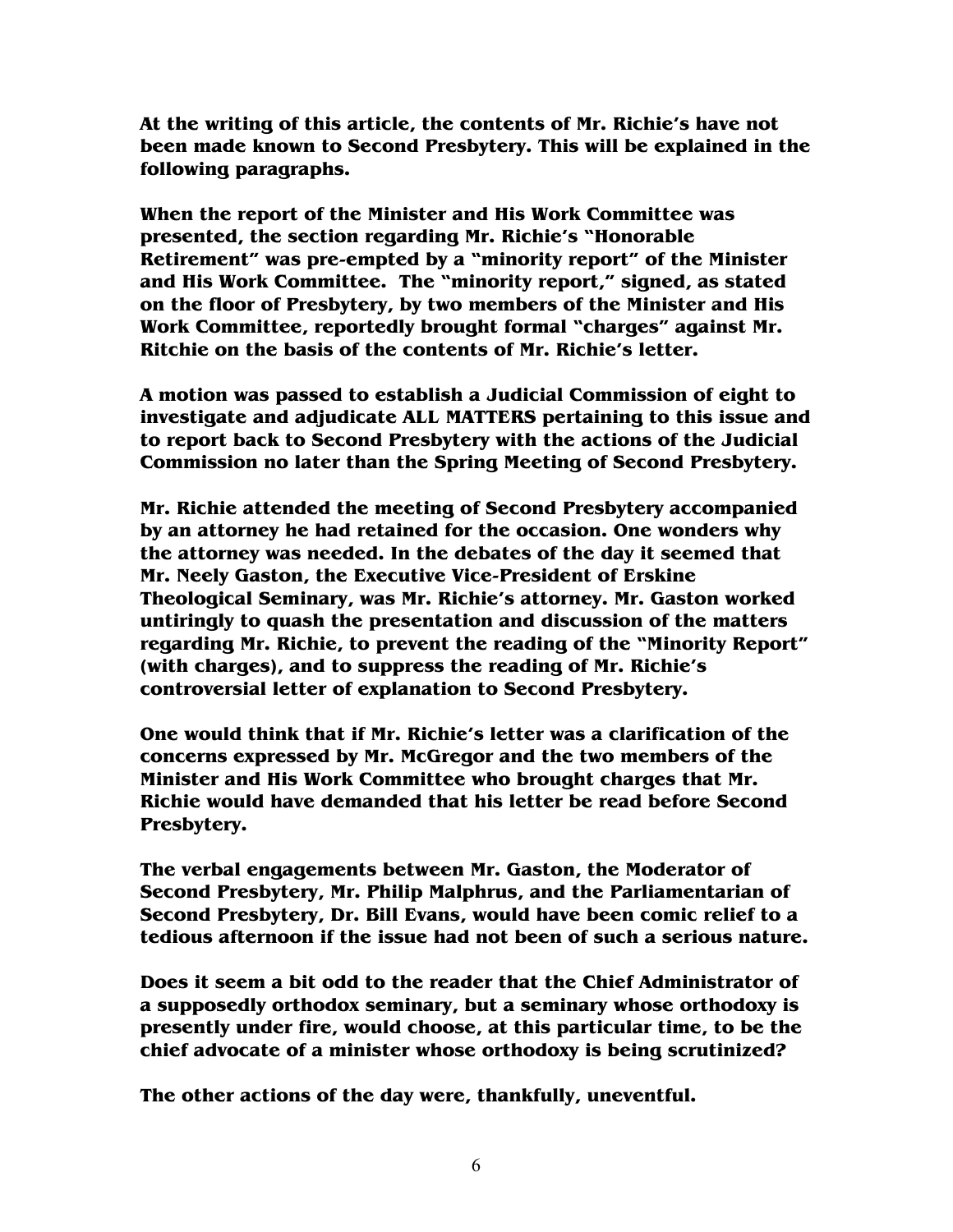#### **Tennessee-Alabama Presbytery**

**The meeting of the Tennessee-Alabama Presbytery saw the presentation of a memorial that, if passed, would have asked the 2009 General Synod to overturn the "position" statements that were passed by the 2008 General Synod regarding inerrancy. After vigorous debate the memorial was referred for further study and eventually withdrawn by the maker of the memorial.** 

#### **Virginia Presbytery**

**The meeting of Virginia Presbytery was a time of taking care of the regular business of the Presbytery.** 

**The opinions expressed in this article are those of the writer and compiler,** 

Charles W. Wilson

**Charles ("Chuck") W. Wilson**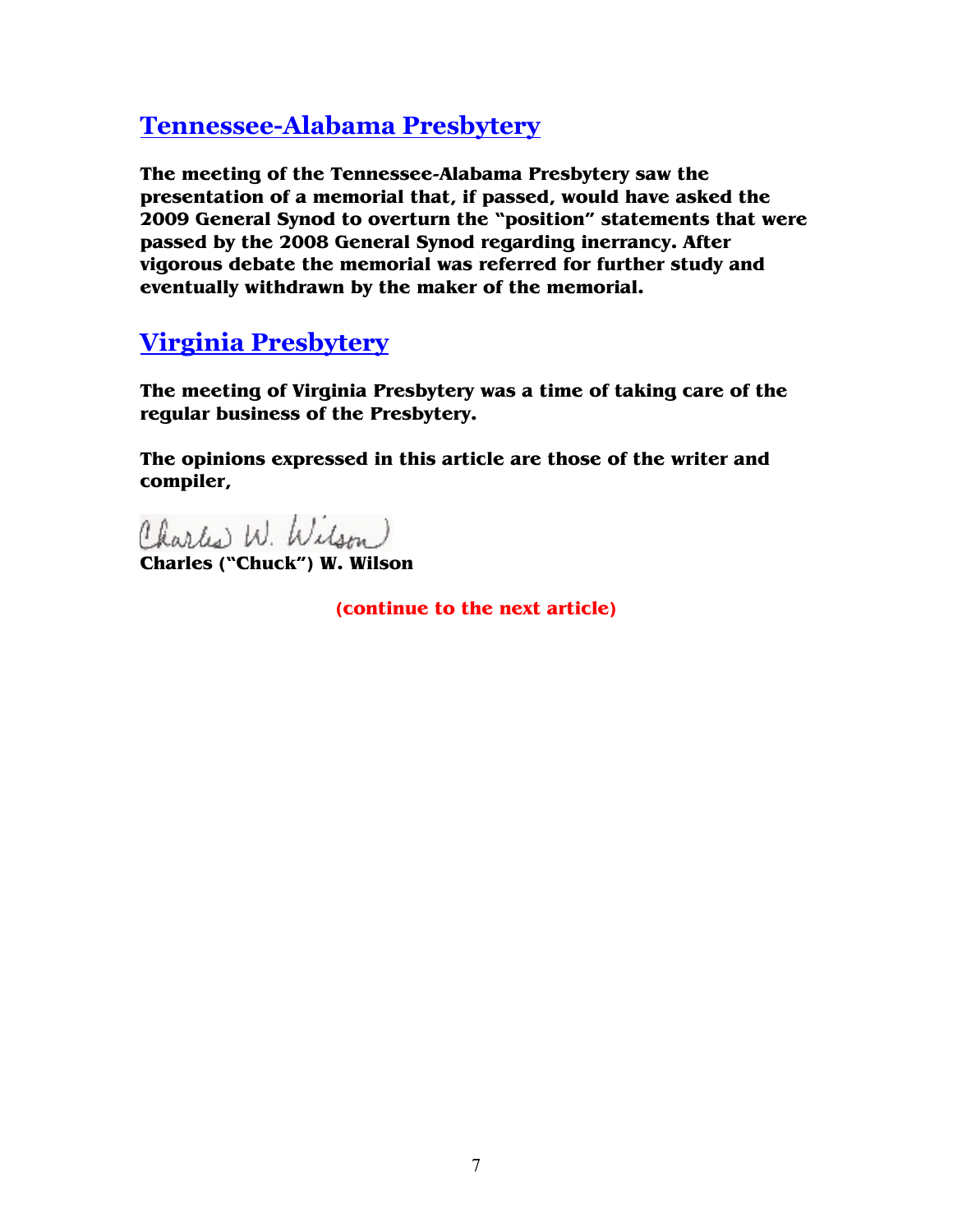

# Westminster Theological Seminary Standing Strong and Well

**The Peter Enns affair at Westminster Theological Seminary was very messy and traumatic. Faculty members and Board members were lost in the controversy. This upheaval was followed by negative comments and dire predictions by discontented alumni, former faculty, and former supporters. So, are we to expect the imminent demise of Westminster Theological Seminary?** 

**According to Dr. Peter A. Lillback, the President of Westminster Theological Seminary, we will have to wait on the demise of WTS. Since the Enns affair, God's people have rallied around WTS with their support. Note the following from Dr. Lillback's most recent report on September 4, 2008:** 

- **Received a 3-year grant of \$4.2 million to the General Fund that allows WTS to build for the next generation.**
- **Received a \$1 million grant to the General Fund.**
- **Received a half million dollar matching grant for the General Fund.**
- **Received a grant of \$75,000 for the 80th Anniversary celebrations of WTS.**

**These are a few of the items that President Lillback mentioned in his report. In the words of Mark Twain, the untimely demise of WTS has been greatly exaggerated!** 

**We in the ARPC wonder what would have happened if the Barthian affair of Burnett and Bush had been resolved differently. What would have happened if the ETS Administration and the Erskine Board had shown the courage and Biblical commitment to deal with the Barthian affair in the same manner that WTS did? Would God's**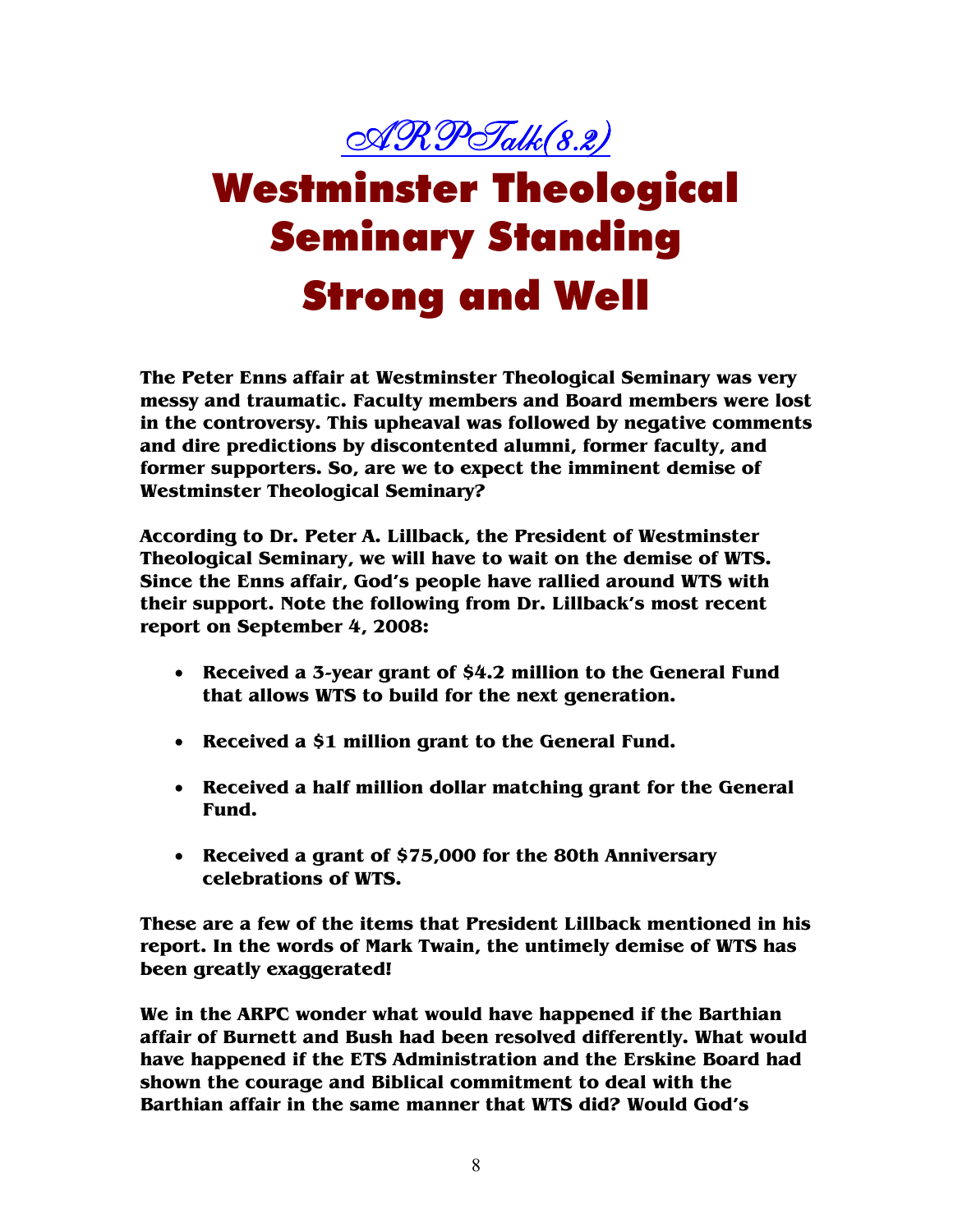**people, who love the Word of God, have rallied around ETS as God's people did rally around WTS?** 

**The waffling decision to protect PC(USA) professors who are Barthians has not encouraged God's people to come to the financial rescue of ETS. Today, in spite of the bad economic time, WTS has money to spend in building for the future and expanding faculty. Today, God's people have ignored ETS and ETS has a spending freeze and a hiring freeze.** 

**This article was compiled by and commented on by** 

Charles W. Wilson **Charles ("Chuck") W. Wilson**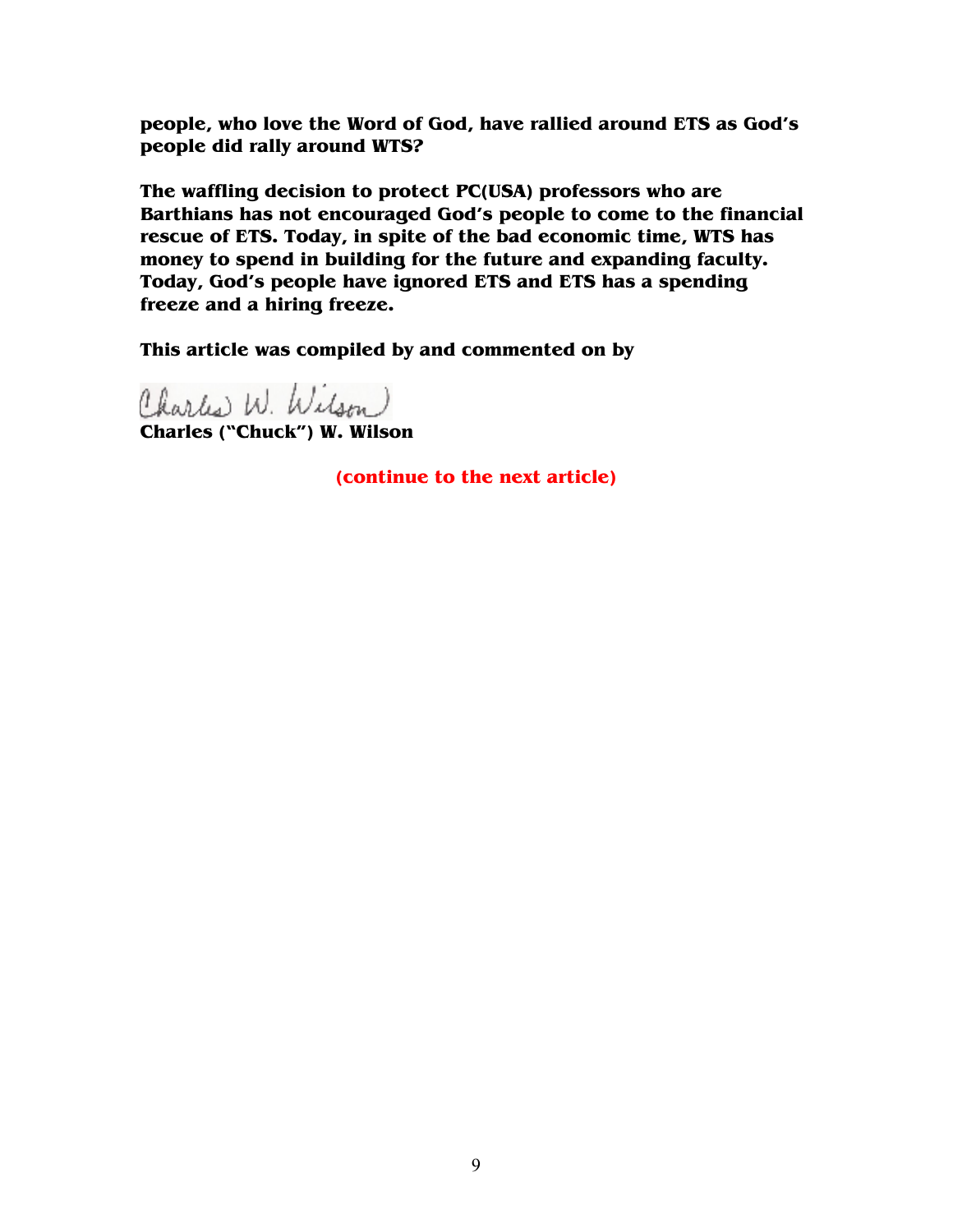

**Did you know that there are now martyrs in Due West, South Carolina?** 

**In a conversation with an ETS student, the student reported overhearing a conversation in which it was said that the ETS Administration has now designated PC(USA) Professors Dr. Richard Burnett and Dr. Michael Bush as "Martyrs of ETS." And, one would suppose, as soon as it can be verified that miracles have been performed in their names, they will also be canonized in solemn ceremony in the Bowie Chapel as "Saints of Due West Academia." And all this while they are still living!** 

**Here is the context of the martyrology of Due West. Mr. Burnett and Mr. Bush were asked and agreed to meet with the Seminary Committee of the EC Board in October. As is well-known, Mr. Burnett and Mr. Bush are PC(USA) ministers who are on the ETS faculty. Both were trained at Princeton Theological Seminary. Both men are a part of the PC(USA) Confessing Church movement that opposes the PC(USA) General Assembly's approval of the ordination of practicing "homosexuals, lesbians, and transgendered persons." However, Mr. Burnett and Mr. Bush's views on the authority of the Bible are characterized by most of us in the ARPC as neo-Barthian. They are not friends of the doctrine of inerrancy.** 

**The position of the ARPC on the authority of the Bible before the meeting of the 2008 General Synod was "the Bible is without error in all that it teaches." The position of the ARPC on the authority of the Bible since the meeting of the 2008 General Synod is "the Bible alone, being God-breathed, is the Word of God written, infallible in all that it teaches, and inerrant in the original manuscripts." BOTH of the above statements are inerrancy statements—the first generally and the second specifically.** 

**Both Mr. Burnett and Mr. Bush take exception to these statements. Mr. Burnett's written statement (found in ARPTalk(5), article 1, see http://arptalk.weebly.com) is convoluted, but it is definitely not an inerrancy statement, and Mr. Bush stated in a Spring Faculty Meeting that his piety would not allow him to say that the Bible is without error.**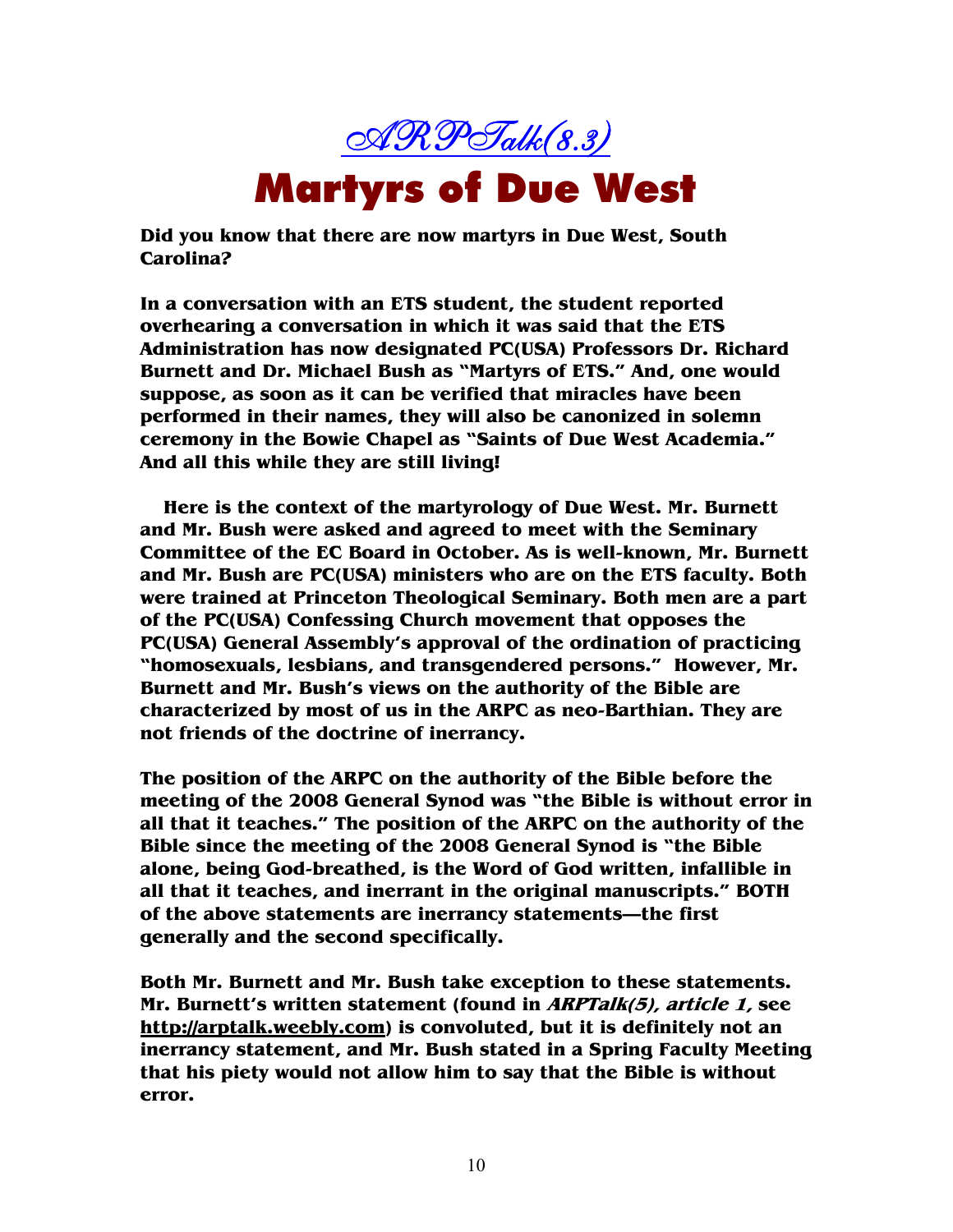**The particulars of the October Seminary Committee's meeting are still "under wraps"; however, whatever the contents of the official report of the Seminary Committee, it is known that the EC Board approved the report of the Seminary Committee. Indeed, Mr. Burnett and Mr. Bush continue at their posts. Whether the EC Board acted responsibly is up for debate. One wonders whether the members of 2009 General Synod will have the courage to engage the EC Board on their actions. What of their stewardship to the ARPC? What were the members of the EC Board thinking?** 

**Whatever the actions of the EC Board and the Seminary Committee, one wonders about the intentions of Mr. Burnett and Mr. Bush. Here questions can certainly be asked. It does not take a Princeton Seminary Ph.D. to be able to discern the direction of the ARPC. How is it that they choose to remain in the theological seminary of the ARPC while the ARPC has repeatedly opposed Barthianism? Why would they not seek employment in an independent seminary that has a Barthian bent or the seminary of a denomination that reflects their views on the authority of the Bible? We can certainly understand the pragmatic desire of Mr. Burnett and Mr. Bush to protect their employment, but should not theological integrity count for something, especially amongst theologians—people who are expected to know and teach ethics?** 

**Even more troubling is the stance of the ETS Administration. Mr. Burnett and Mr. Bush were hired as a means of reaching out to the** 

**Confessing Church movement in the PC(USA). We were assured by the Due West "Seers" that "these people are just like us in the ARPC." It was even reported that, in order to appease the concerns of some conservatives, Mr. Burnett said he would join the Evangelical Theological Society if hired. That hasn't happened. And now that the theological allegiances of Mr. Burnett and Mr. Bush are clear, why has nothing been done? Why is the ETS Administration ACTIVELY PROTECTING these men rather than working to preserve the theological integrity of ETS and the ARPC? What are the intentions of the ETS Administration? Is it what some at ETS have called "the moderation and broadening" of the ARPC? We at ARPTalk call this THE THEOLOGICAL CORRUPTION OF THE ARPC.** 

**These recent actions, or more properly the LACK of action, of the EC Board raise pressing questions about the EC Board. Has the EC Board been remiss in its responsibility to the General Synod of the ARPC? The ARP Manual of Authorities and Duties states that the Trustees of the Erskine Board, who serve as the authority of the**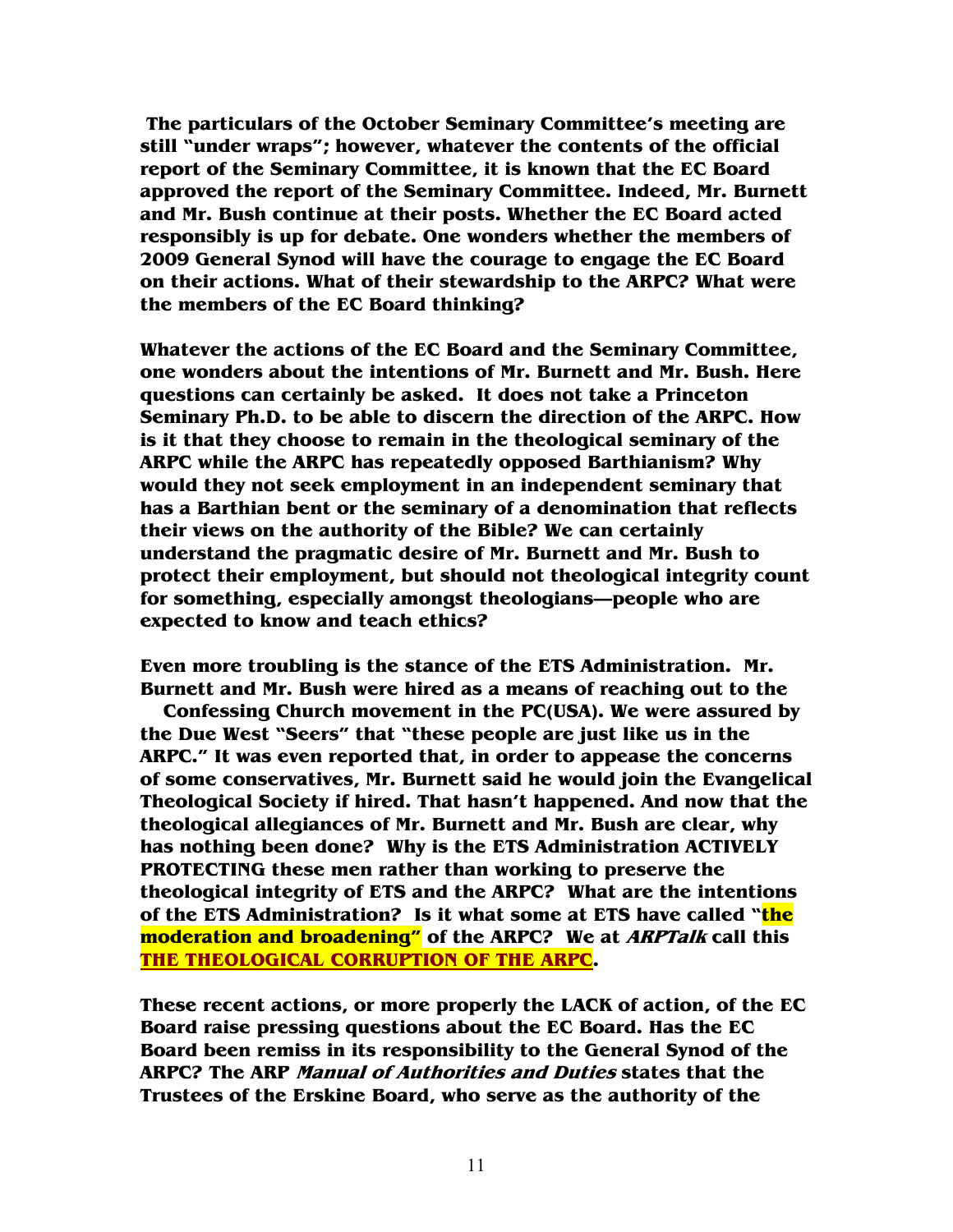**ARPC at Erskine, representing the ARPC's will and presence, must have "a perception of the Church and its work that coincides with that of the Synod", and that they must be "kept informed of the church's policies and purposes" (pp. 38-39).** 

**One would reasonably expect by the last sentence that, at the EC Board meeting after the meeting of the 2008 General Synod, those policies and actions passed by the General Synod that direct or effect Erskine College or ETS would be examined and explained to the Trustees so that full implementation at Erskine College and ETS might result.** 

**Was this done at the last meeting of the EC Board and the meeting of the Seminary Committee? If not, why not? Certainly, this policy is well known by the Administrators. Do they not have copies of and have they not read the ARP Manual of Authorities and Duties? Does the General Synod direct the Erskine Board, or is it the other way around? Is this not a fair question to ask?** 

**This writer has been watching the Erskine Board for 37 years. This writer does not think that the EC Board as a whole has openly defied the General Synod. But this does look like another example of the Administration's PASSIVE-AGGRESSIVE ATTITUDE toward the ARPC ignoring the General Synod and hoping the matter will be forgotten; that the motions and actions will go into the Minutes of Synod and never be brought before the EC Board as the "voice" that informs and directs Erskine College and ETS of their direction. And another fair question to be asked is this: Does this not look like CONTUMACY toward the authority of the ARPC?** 

**Well, how does this make Mr. Burnett and Mr. Bush martyrs?** 

**The answer is not complicated. Because their views reflect what the great majority of ARPs would consider a HETERODOX VIEW ON THE AUTHORITY OF THE BIBLE, they were asked to explain their views before the Seminary Committee. What else would one expect? That's not unreasonable, and this isn't an act of persecution! Such an investigation does not constitute the martyrdom of heroic theologians! To call this martyrdom trivializes the word "martyr."** 

**Interestingly, the membership of the Seminary Committee that examined Mr. Burnett and Mr. Bush included the Executive Vice-President of ETS, the Academic Dean of ETS, and at least two other members of the ETS faculty. Whether all the faculty members had**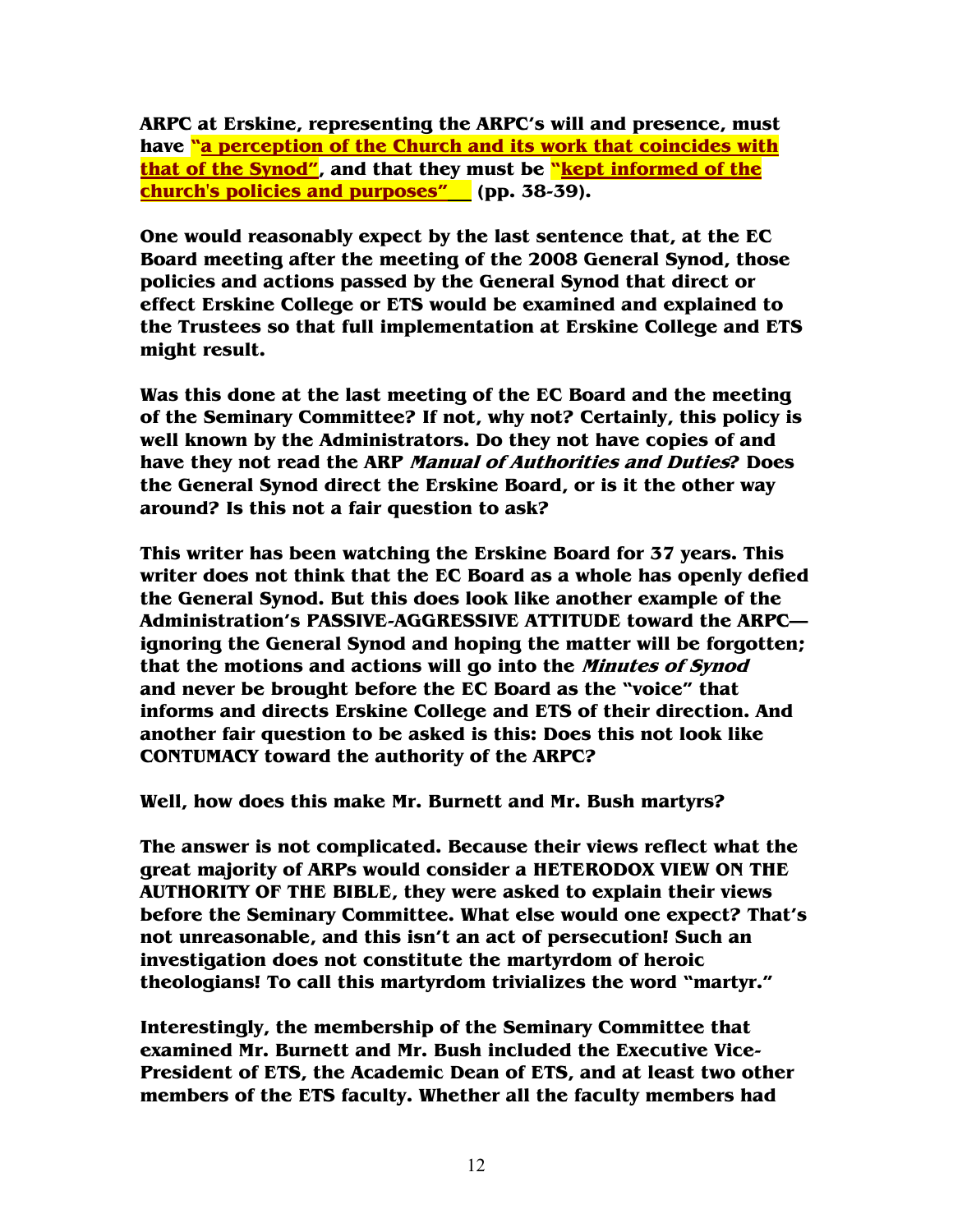**voting privileges is uncertain (and it doesn't matter), but this is certain: This was an internal audit, by an internal committee, with a predictable and preset outcome!** 

**The question that was framed before the Seminary Committee was not the "theological fit" of Mr. Burnett as a professor of theology and Mr. Bush as an administrator in the seminary of the ARPC, or their orthodoxy on the authority of the Bible, or the theological position and direction of the ARPC, but the PROCEDURE whereby they were employed. The Seminary Committee seems to have functioned as though a theological shift in the ARPC has not taken place in the last twenty-five years. The Seminary Committee seems to have functioned as though ETS represents the theological center of the ARPC. Unfortunately, ETS has NOT represented the theological center of the ARPC for a very long time.** 

**It seems that no one on the Seminary Committee asked this question: How is ETS to be recaptured by its OWN SPONSORING DENOMINATION so that it reflects the theological concerns of the ARPC? Was this question asked? Instead, there seems to have been an obsession with PROCEDURE. Is it unfair to say that procedure trumped an orthodox view on the authority of the Bible? No wonder ETS is not trusted in so many circles in the ARPC!** 

**Sadly, it seems that Mr. Burnett and Mr. Bush have been used as pawns by the Administration in a not too subtle attempt at latitudinarianism. It seems that those in the Administration desire to moderate and lessen the position of the ARPC on the authority of the Bible. It seems that they desire to redefine "inerrancy" so as to make the doctrine theological gibberish. Certainly, this is a reaction by the ETS Administration to thwart those who are seeking to draw ETS back to the theological center of the ARPC. Unfortunately, Mr. Burnett and Mr. Bush are caught in the middle of this struggle.** 

**No one at ARPTalk or anyone that this writer knows desires to see Mr. Burnett or Mr. Bush "tossed out" with no means to feed their families. The livelihoods of these men need to be protected while they seek positions in places that are more compatible to their theological views.** 

**Indeed, this shameful episode in Due West has resulted in martyrs. And this episode is shameful, but NOT because Mr. Burnett and Mr. Bush were examined thoroughly by members of the Seminary Committee who are often ridiculed as "Fundamentalists." These men**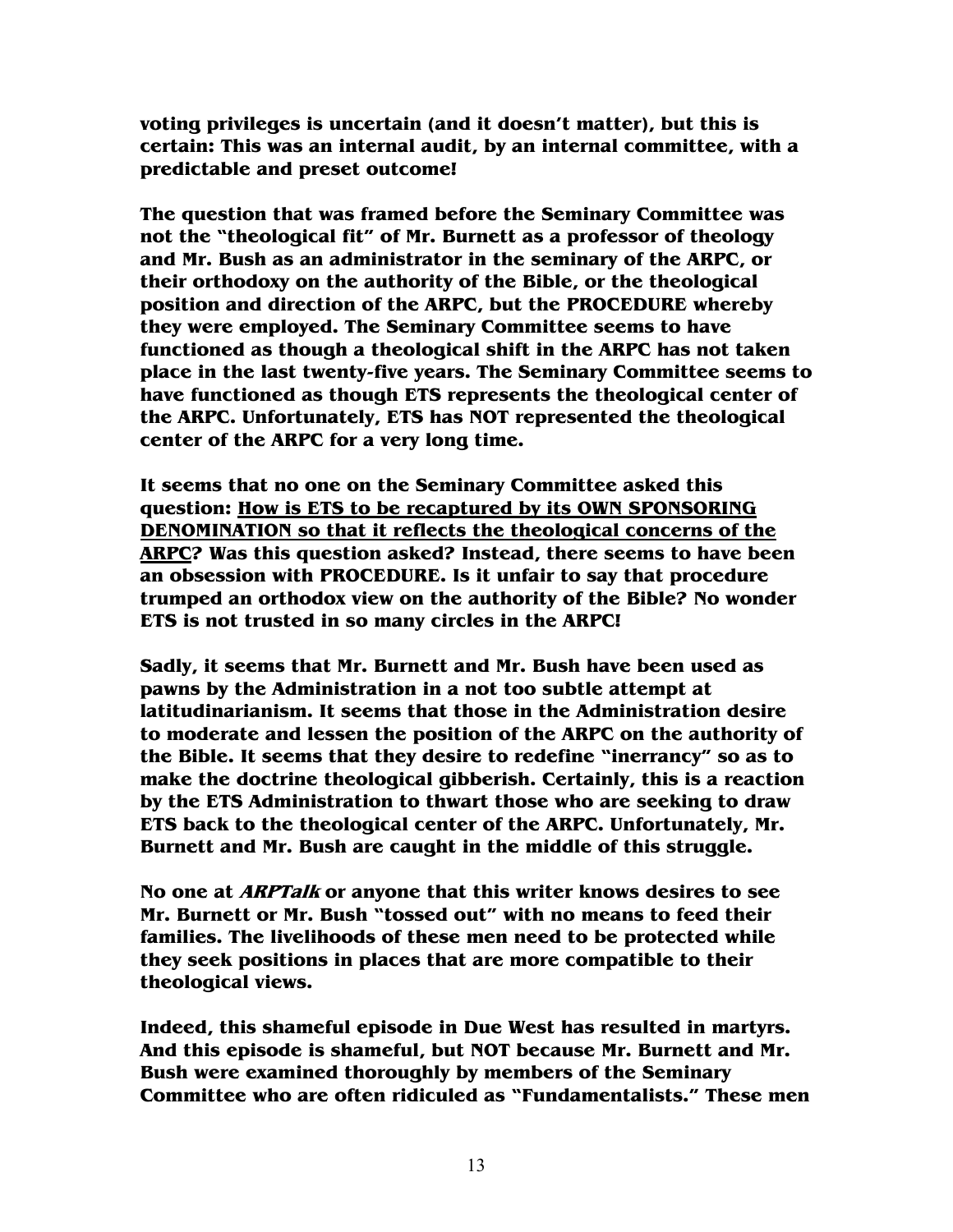**are victims of the ETS Administration's failure to exercise their stewardship to the ARPC by asking, Where IS the ARPC theologically? and also by asking, Where is the ARPC GOING theologically? The only "martyrs" that may come out of this struggle are THE ORTHODOX DOCTRINE OF THE BIBLE and THE THEOLOGICAL HEALTH AND INTEGRITY OF THE ARPC!** 

**Theses are my thoughts,<br>Charles W. Wilson** 

**Charles ("Chuck") W. Wilson**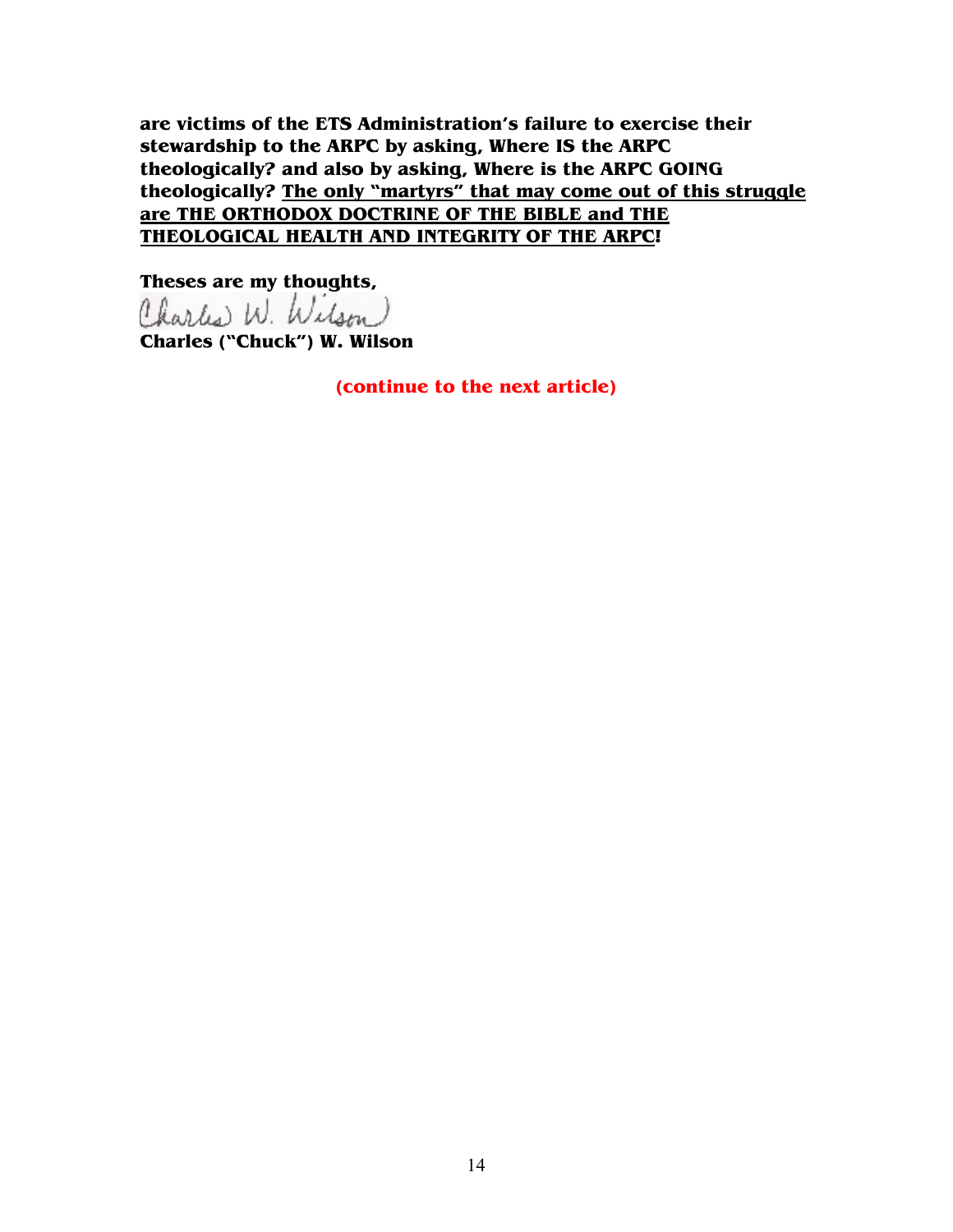

## President Randy Ruble's Vision Statement for Erskine College

**What is Dr. Randy Ruble's Vision Statement for Erskine College? After an extensive search through the various Erskine online sites, the follow Vision Statement has been found:** 



**Since there isn't one, from the rhetoric that is heard, one has to draw the conclusion that the above is President Ruble's Vision Statement: FOOTBALL.** 

**At the meeting of the 2006 General Synod, President Ruble assured the delegates representing the ARPC that his Presidency was going to be DIFFERENT. President Ruble asked for time to get the "Erskine house" in order. He begged that the problems at EC were not the problems of his making—that the problems were what he had inherited.**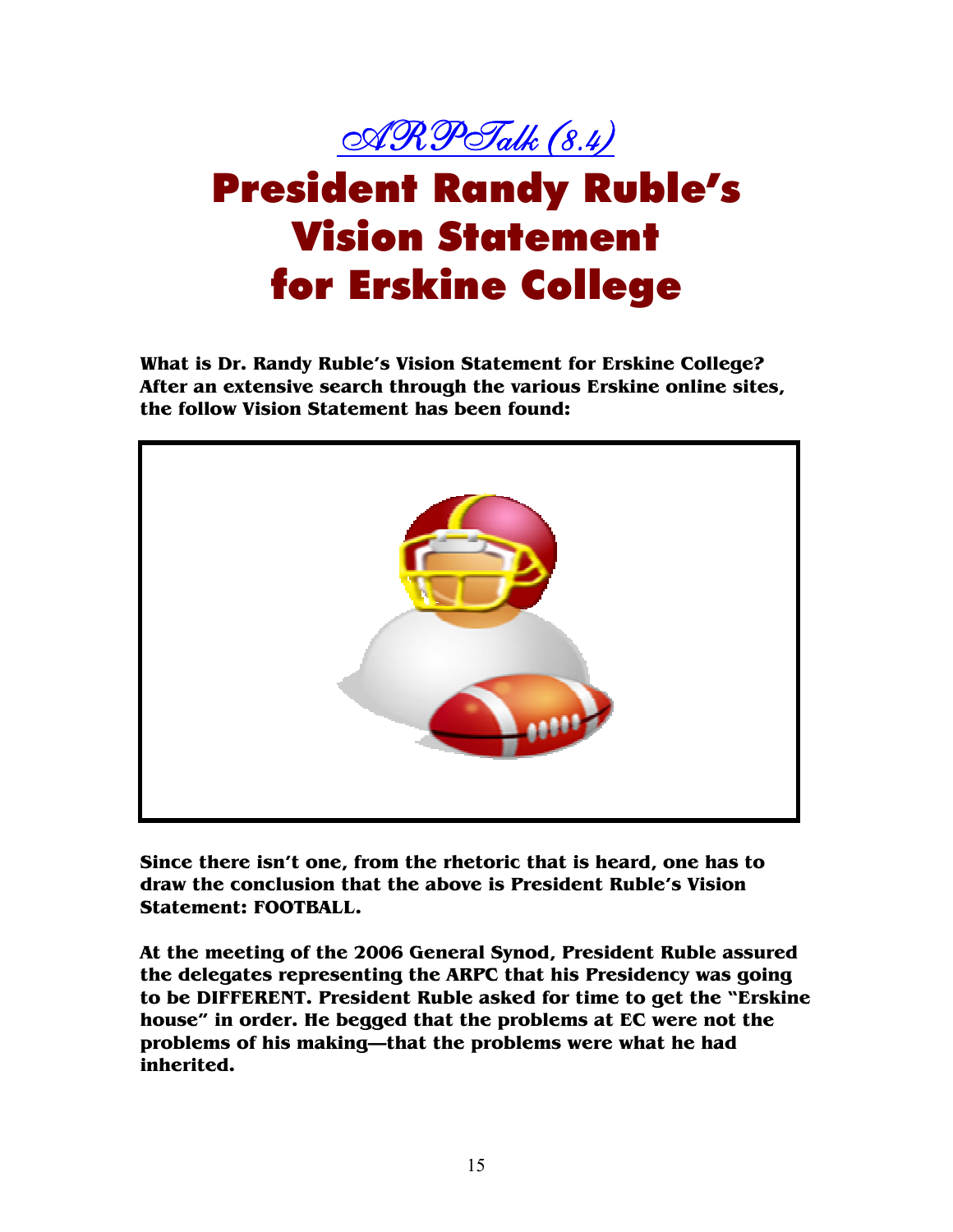**It has been three years since Mr. Ruble became the President of EC. What is his vision for EC? His predecessor was not bashful about his Vision Statement. Everywhere President John Carson went he spoke of his vision for EC, and in most of his writing he wrote of his vision for EC. Where is President Ruble's Vision Statement? Why is he so dilatory in providing one?** 

**The only thing that seems to be on the agenda in Due West for President Ruble is FOOTBALL. Football is the Messiah. A return to a football program will make all the woes go away.** 

**When the Board met in October the question of football at EC was not embraced enthusiastically. However, the Board did vote to continue to study the possibility of a football program. But it seems that no one wants to rush into this. There is something sobering about an estimated \$7,000,000 plus price tag!** 

**One would think that the pause has greatly lengthened as of late after a report that the endowment has taken a 26% loss in the stock market decline. However, the question, in Shakespearean terms, "to be football or not to be football," seems to live on.** 

**Indeed, President Ruble's Presidency is DIFFERENT. No football has been added, but three new athletic programs have been added. One wonders how that has played out. Is it a touchdown? One would think that these programs would have garnered a host of new Erskine Freshmen and transfer students anticipating football! The word on the street in Due West is that all this new athletic activity has resulted in the smallest entering freshman class in years!!!!** 

**All of this is the trivialization of an academic community. What are the plans? What is the direction? What of academic excellence? What of Christian commitment? What are President Ruble's values? Where is President Ruble's Vision Statement? Why hasn't he written one? Does he have one? Is EC being run as an ADHOCRACY? Why is it that the Erskine Administrators, at the College and the Seminary, are NOT forthcoming with public statements? Why are they so loath to do this?** 

**Theses are my thoughts,<br>Charles W. Wilson)** 

**Charles ("Chuck") W. Wilson**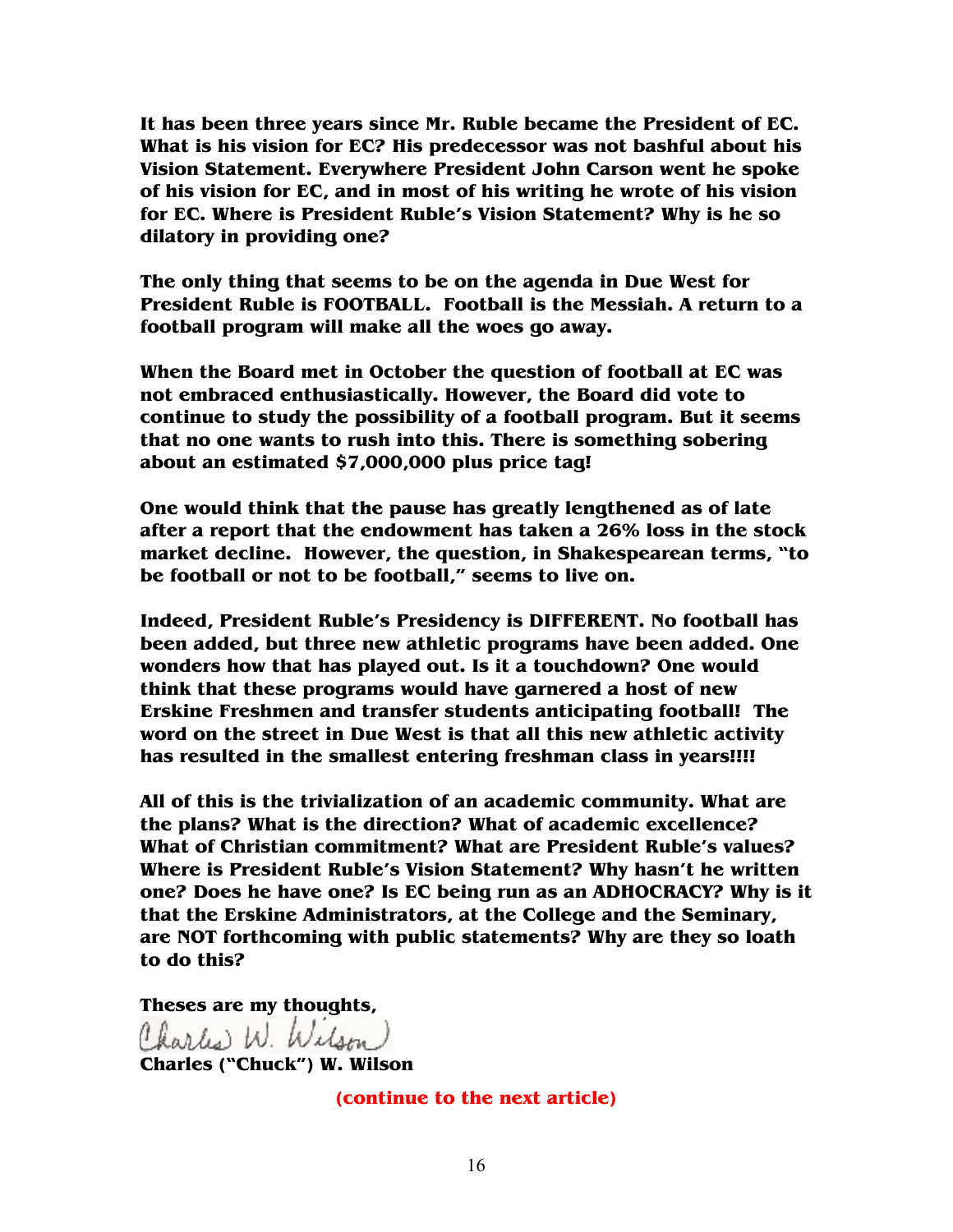

### **The Best-Kept Secret** in Due West

**Probably the best-kept secret in Due West is the campus ministry of the Erskine Chaplain, Rev. Paul Patrick.** 

**The present Office of Chaplain at Erskine College was established by the action of the General Synod some 10 or so years ago. If memory serves, in those days, the General Synod paid half the salary of the Erskine College Chaplain and Erskine College paid the other half. The position disappeared and the Pastor of the Due West ARP Church assumed the responsibilities on a part-time basis. However, the General Synod was keen on the reinstitution of the Office of Chaplain as a permanent position. The full salary of the Chaplain is now requested by Erskine College from the General Synod.** 

**An example of the GOOD WORK of the Campus Ministry of the Chaplain is the recent "Evening with Red Mountain Music." The Red Mountain Band, an RUF team out of Birmingham, AL, was highlighted in the Campus Ministry's Sunday Evening Barn Ministry that held its first "Fall Hymn Sing." It is reported that there were 225 people in attendance. Some of those in attendance were prospective students who were visiting Erskine College, and they left Due West with a good impression. There were also young alumni, Erskine faculty and staff, and Due West people in attendance.** 

**The attendees were served free barbeque and ample servings of rich worship through the singing of traditional hymns to new tunes.** 

**Though the salary of the Chaplain is funded by the General Synod through Erskine College, the Campus Ministry is unbudgeted by Erskine College. The ministry depends on the gifts of friends who see the need for such an outreach to the Erskine College community.** 

**Wow! This is what one would call "cost effective" for Erskine College!** 

**Below is the address of Campus Ministry at Erskine for those who would like to participate financially in this ministry. This is a ministry that actually works well.**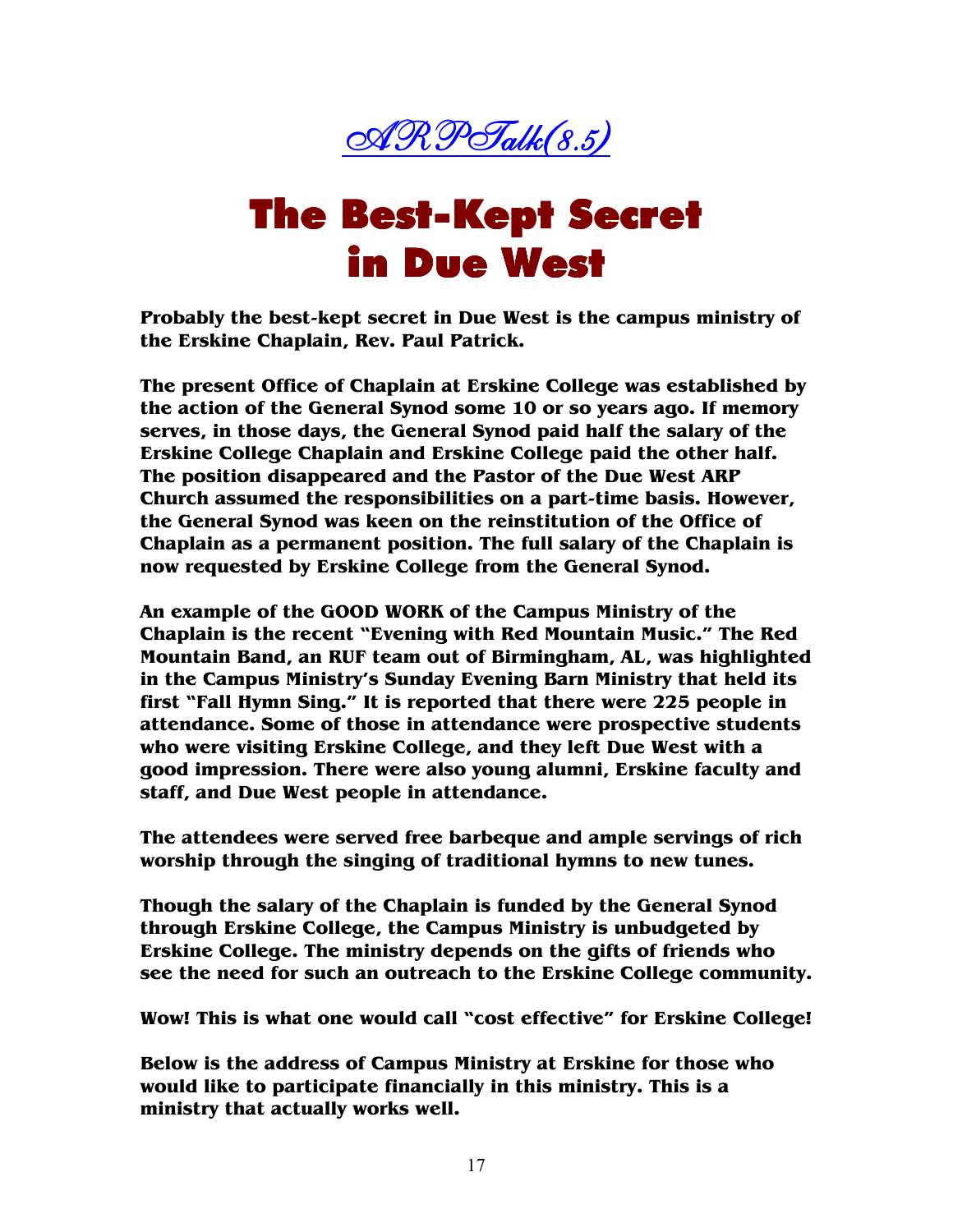**Campus Ministry at Erskine Erskine College PO Box 338 2 Washington St Due West, SC 29639**

**Bravo for what the Lord is doing through this ministry at Erskine College!** 

**The information for this article was found at (www.ecstudentfellowship.org). You are encouraged to check out this site often.** 

**Theses are my thoughts,<br>Charles** W. Wilson

**Charles ("Chuck") W. Wilson**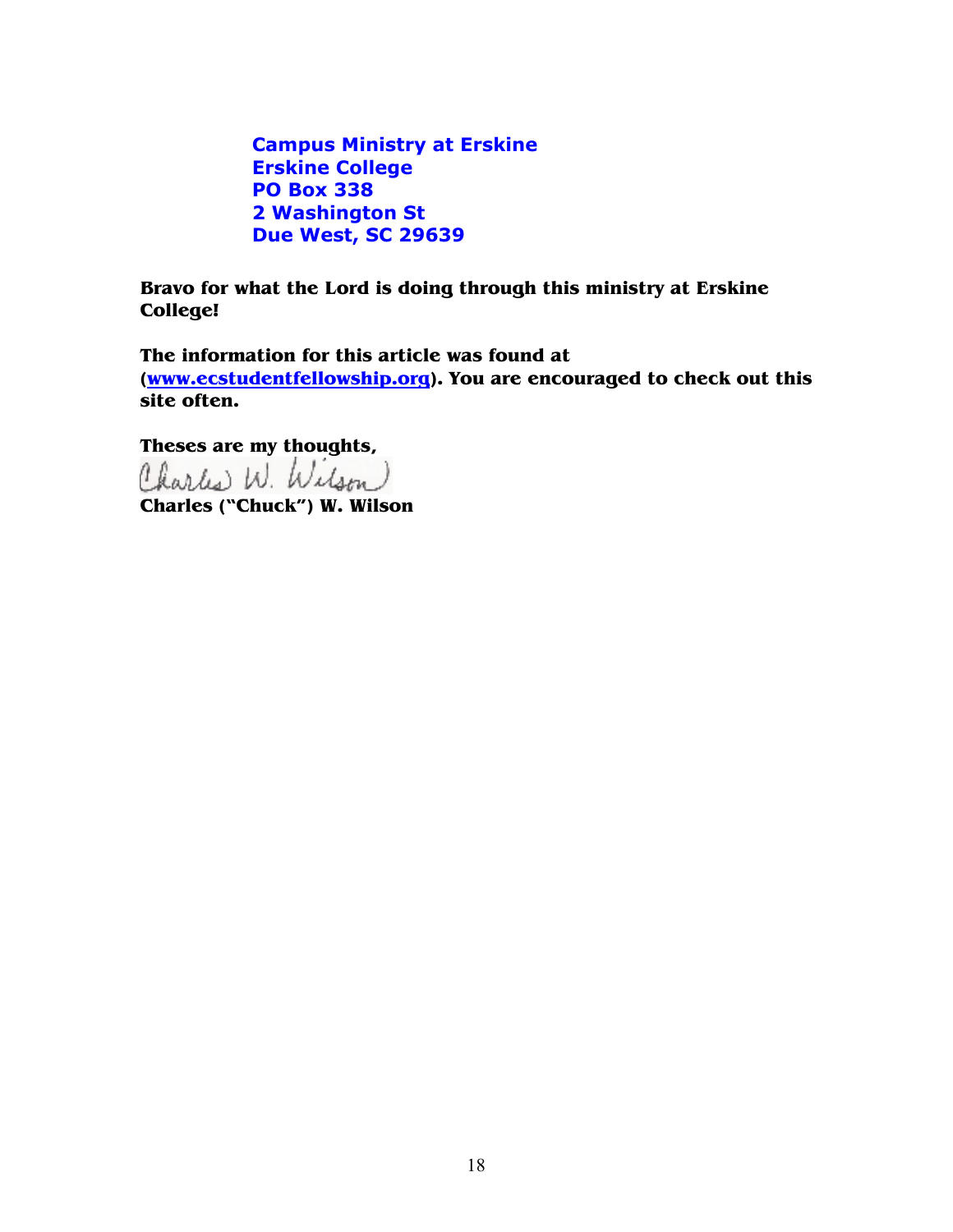

### Planning to Plant and Grow New Churches

**The first "Parenting Church Community Summit" was held in Rock Hill at the First Associate Reformed Presbyterian Church on October 30. Pastors and Elders from North Carolina and South Carolina were in attendance. The program was conducted by Global Church Advancement and was led by Steve Ogne and Steve Childers. Both Mr. Ogne and Mr. Childers are well known in the field of Church Planting and highly respected by those of us in the ARPC who long for the growth of the ARPC.** 

**The focus of the five workshops was church planting through the involvement of the local church and local church groups called a "Parenting Church Community." The desire is to see new church parenting through the involvement, recruitment, mobilization, equipping, and utilization of laypersons and their resources in local churches. The ideal is the forming of communities of three congregations with a common vision for planting a new church. A recent example of this is the work of First Associate Reformed Presbyterian Church, Gastonia, NC, and the Gaston Community Mission which will soon be organized as a "church."** 

**PTL, several of the groups will pursue the forming of a Parenting Church Communities.** 

**This meeting was followed by a meeting of North Carolina and Virginia church planters and their coaches in Charlotte on November 5-6. Unfortunately, this meeting was on "Election Day" and was not as well attended as other such meetings. The seminar was led by Rev. John Kimmons and the topic was on growing the church through discipleship. It is the opinion of this writer that there is no one in the ARPC more qualified to teach this topic than Mr. Kimmons. Those present were treated to a wealth of information about and passion for discipleship.** 

**We in the ARPC owe a big THANK YOU to Alan Avera and his staff of John Kimmons and Ken Priddy at Outreach North America. They**